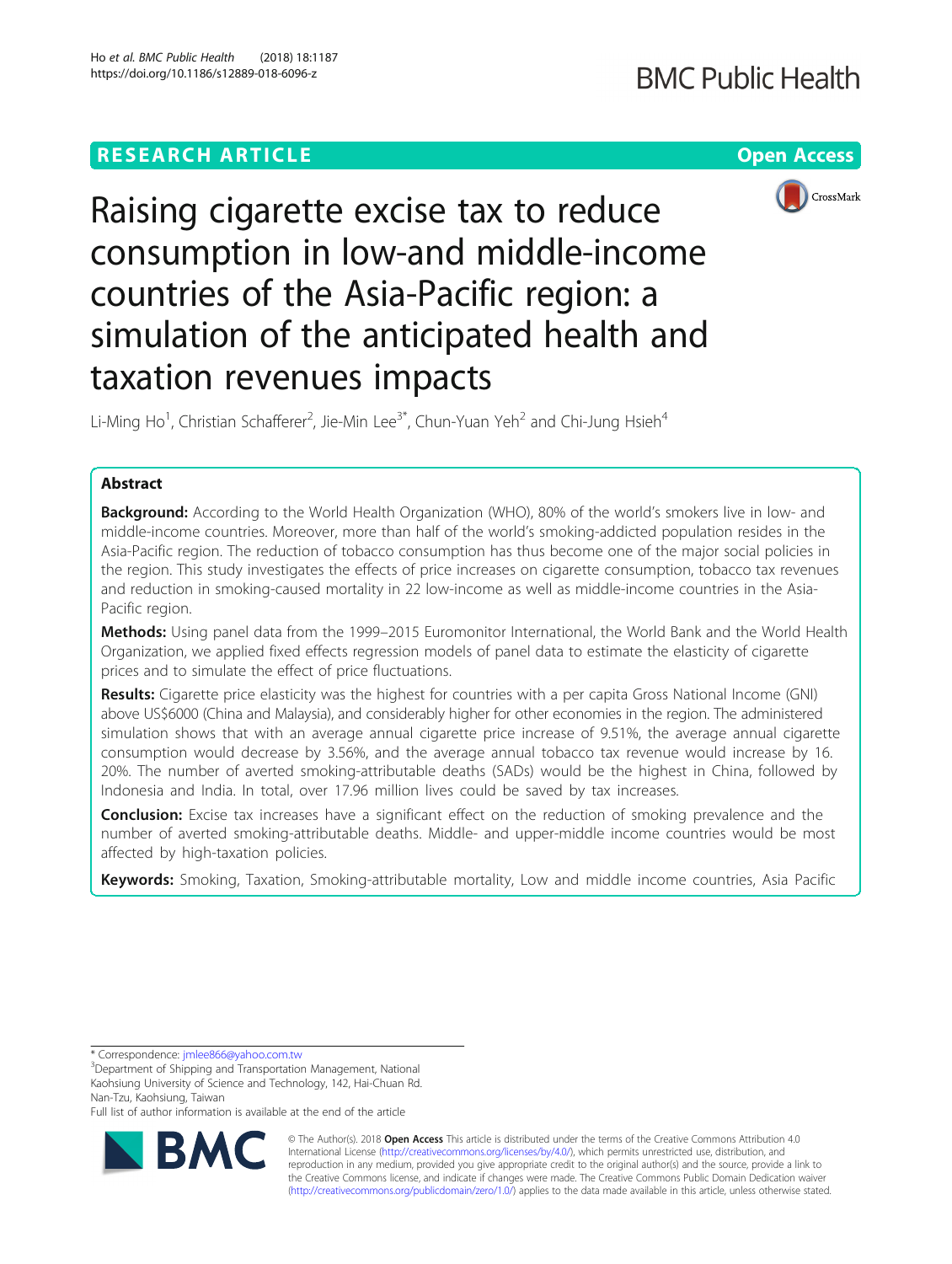# Background

### Smoking and tobacco taxes

An estimated 680 million smokers, more than half of the world's smoking-addicted population, resides in the Asia-Pacific region (incl. Western Pacific and Southeast Asia) [[1,](#page-7-0) [2\]](#page-7-0). Studies by the World Health Organization (WHO) suggest that 80% of the world's smokers live in low-income and middle-income countries and that more than 80% of those dying from lung cancer by 2030 will be from those countries [[3](#page-7-0)]. Low and middle-income countries, including those in the Asia-Pacific region, are comparatively more affected by cigarette addiction than other countries.

In 2012, the Asian Development Bank estimated that, in the absence of intervention, smoking would eventually kill about 267 million current and future cigarette smokers in China, India, the Philippines, Thailand, and Vietnam. The study concluded that tax-induced price increases would effectively reduce the number of smokers and incidences of smoking-related deaths, while generating substantial additional tobacco tax revenues [[4](#page-7-0)].

In most Asia-Pacific countries, tobacco pricing is subject to specific excise taxes, whereas ad valorem taxes are less common. In an increasing number of cases, specific excise as well as ad valorem taxes (mixed excise) are levied (Table [1](#page-2-0)). A specific excise tax is levied on quantity, whereas an ad valorem excise tax is levied as a percentage of the value of tobacco products. Although mixed excise taxation is considered the most effective in reducing nicotine consumption, the predominant taxation regime varies by region and is mostly determined by tobacco industry characteristics, public awareness and socio-political considerations [[5](#page-7-0)]. In recent years, mixed excise taxation has been the preferred form of taxation in Europe and has gained popularity in Africa and Southeast Asia, while countries in the Western Pacific maintain a preference for specific excise tax only [\[6\]](#page-7-0).

Global tobacco consumption and taxation policies have been strongly influenced by the WHO Framework Convention on Tobacco Control (WHO FCTC). The framework went into effect in 2005 and aims at the reduction of global tobacco use through price (tax) and non-price related measures as well as efforts to curb illicit tobacco trade. Mechanisms for scientific and technical cooperation and exchange of information assist participating parties to address tobacco control issues more effectively than previous global WHO tobacco control initiatives [\[6\]](#page-7-0). Since the signing of the WHO framework convention (FCTC), low- and middle-income countries in the Asia-Pacific region have substantially increased tobacco taxes. Nevertheless, tobacco taxation has remained below the WHO FCTC declared best-practice tax rate of over 75% of retail price (Table [1\)](#page-2-0) [\[7\]](#page-7-0).

### Price elasticities and cigarette demand

Cigarette price elasticity in low-income or middle-income countries usually ranges between  $-0.5$  to  $-1.05$  [[8](#page-7-0)–[11\]](#page-7-0). However, elasticity is reportedly much lower (− 0.25 to − 0.5) in high-income countries, where cigarette affordability tends to be comparatively higher [\[8](#page-7-0), [12](#page-7-0), [13](#page-7-0)]. As for Asia-Pacific countries, estimates of cigarette price elasticity are rarely reported since research has so far focused on a restricted number of countries. That is, most studies have been cross-sectional and time series analyses on China, Bangladesh, India, Indonesia, Myanmar, Nepal, Sri Lanka, and Thailand, report price elasticity figures for China between  $-0.01$  to  $-0.84$  [[14](#page-7-0)–[22](#page-8-0)], for Bangladesh between  $-0.26$  to  $-0.49$  [[23](#page-8-0)–[25](#page-8-0)], for India between 0.15 to  $-1.021$  [\[26](#page-8-0)–[28\]](#page-8-0), for Indonesia at  $-0.62$ [[29\]](#page-8-0), for Myanmar at −0.34 [\[28](#page-8-0)], for Nepal at −0.88 [[10\]](#page-7-0), for Sri Lanka between − 0.29 to − 0.68 [\[30](#page-8-0)], and for Thailand between − 0.09 to − 0.67 [\[31,](#page-8-0) [32\]](#page-8-0).

### The goals of this study

The main contribution of this study is to estimate the price elasticity of cigarette demand in low-income and middle-income countries of the Asia-Pacific region applying panel data analysis. If compared with time-series or cross-sectional studies, panel data analyses allow researchers to control for unobservables that threaten causal inference in observational studies and offer more opportunities to explore patterns of causal relationships over longer time spans [[33,](#page-8-0) [34\]](#page-8-0). Furthermore, potential effects of excise tax increases on cigarette consumption, tax revenues, and the death toll of smoking are analysed by administering hypothetical price increases based on figures derived from maximum and mean increments in cigarette prices during 1999–2015. The findings of this study may serve as an important reference for health management authorities in Asia-Pacific countries to revise tobacco prevention and control policies.

# **Methods**

### Study design and data

In this study, data of 22 Asia-Pacific countries were collected to construct a cigarette demand structure model. Kiribati, North Korea, Nauru, Timor-Leste, and the Marshall Islands were excluded from the study because of lack of data. One dependent variable and three independent variables were considered. Per capita cigarette consumption for those aged 15 and over was chosen as the dependent variable. Independent variables comprised cigarette prices, gross national income (GNI) per capita, and current status of WHO FCTC ratification.

Data regarding cigarette consumption and prices were extracted from the 1999–2015 Euromonitor International market research database [\[35](#page-8-0)]. Euromonitor International is recognized as a leading independent provider of global business intelligence, specializing in creating worldwide data and analysis on consumer products and services. Consumption of cigarette products was calculated based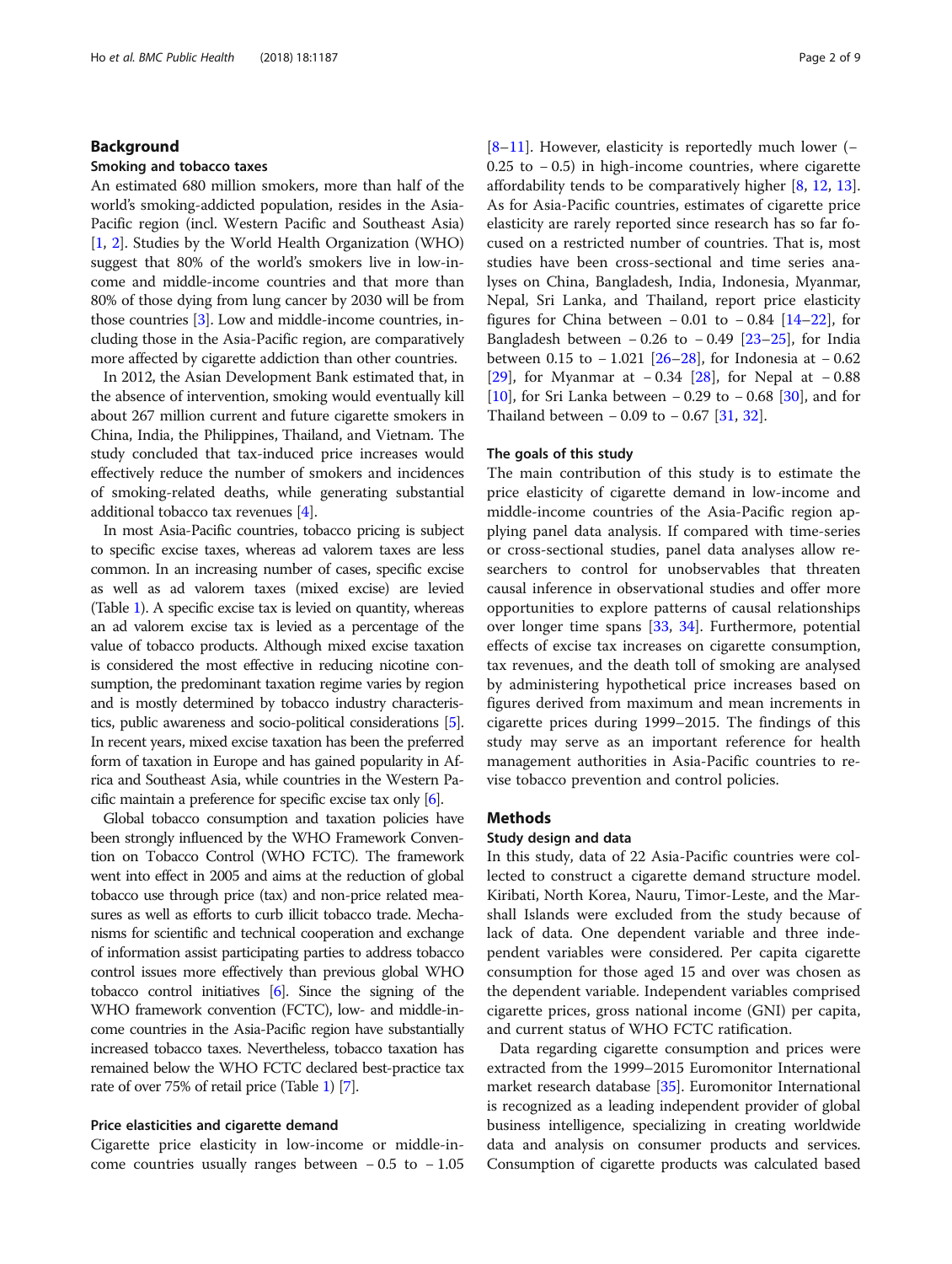Countries Excise tax structure /level

| Excise tax structure /level |                          |             |                        | Per capita legal<br>cigarette consumption<br>of population aged<br>over 15 (No. packs) |      |                  | Real retail price of<br>a pack of legal<br>cigarettes (US\$) |      |                           | Age-<br>standardized<br>adult<br>smoking |
|-----------------------------|--------------------------|-------------|------------------------|----------------------------------------------------------------------------------------|------|------------------|--------------------------------------------------------------|------|---------------------------|------------------------------------------|
| Type of excise              | Specific excise          |             | Ad valorem excise 2006 |                                                                                        | 2015 | Change           | 2006                                                         | 2015 | Change                    | prevalence                               |
| tax applied                 | % of retail ICU<br>price | (per stick) | % of retail price      |                                                                                        |      | $(2006-$<br>2015 |                                                              |      | (% )<br>$(2006-$<br>2015) |                                          |

<span id="page-2-0"></span>Table 1 Cigarette excise taxes structure and cigarette cons

| low and lower middle income country |                     |          |                          |              |       |       |                    |      |      |           |       |
|-------------------------------------|---------------------|----------|--------------------------|--------------|-------|-------|--------------------|------|------|-----------|-------|
| GNI≦US\$999                         |                     |          |                          |              |       |       |                    |      |      |           |       |
| Cambodia                            | Ad valorem excise 0 |          |                          | 13.15        | 18.53 | 22.47 | 21.20%             | 1.34 | 1.34 | $-0.20%$  | 18    |
| Nepal                               | Specific excise     | 16.29    |                          | $\Omega$     | 3.02  | 2.7   | $-10.60%$          | 0.8  | 1.09 | 36.00%    | 27.1  |
| Bangladesh                          | Ad valorem excise 0 |          | $\overline{ }$           | 61           | 19.46 | 23.02 | 18.30%             | 0.46 | 0.5  | 8.90%     | 22.3  |
| Myanmar                             | Ad valorem excise 0 |          |                          | 50           | 8.35  | 7.86  | $-5.90%$           | 0.24 | 0.12 | $-48.30%$ | 23.8  |
| US\$1000≦GNI≦US\$1999 US\$          |                     |          |                          |              |       |       |                    |      |      |           |       |
| India                               | Mixed excise        | 42.25    | $0.9 - 2.3$              | 1.27         | 4.52  | 3.9   | $-13.70%$          | 1.28 | 1.62 | 26.90%    | 13.4  |
| Laos                                | Mixed excise        | 6.25     |                          | 1.4          | 23.67 | 27.38 | 15.70%             | 0.66 | 0.68 | 3.20%     | 35.3  |
| Vietnam                             | Ad valorem excise   | $\Omega$ | $\equiv$                 | 32.5         | 44.54 | 47.97 | 7.70%              | 0.82 | 0.58 | $-29.70%$ | 18.6  |
| Bhutan                              |                     | L,       |                          | $\equiv$     | 6.55  | 5.52  | $-15.70%$          | 0.73 | 1.18 | 62.00%    | 28.8  |
| Papua New Guinea Specific excise    |                     | 26.42    | L.                       | $\Omega$     | 37.72 | 25.37 | $-32.70%$          | 0.93 | 0.99 | 6.00%     | 26.7  |
| Solomon Islands                     | Specific excise     | 19.15    |                          | $\mathbf{0}$ | 1.09  | 0.64  | $-41.50\%$ 2.89    |      | 3.67 | 26.80%    | 19.28 |
| US\$2000≦GNI≦US\$2999               |                     |          |                          |              |       |       |                    |      |      |           |       |
| Indonesia                           | Mixed excise        | 40.91    | $150 - 380$              | 4.09         | 33.32 |       | 50.52 51.60%       | 1.17 | 1.34 | 14.20%    | 31    |
| Mongolia                            | Specific excise     | 33.26    |                          | $\Omega$     | 24.43 | 36.65 | 50.00%             | 0.83 | 0.78 | $-6.10%$  | 24.3  |
| Sri Lanka                           | Mixed excise        | 59.15    |                          | 3.91         | 13.83 |       | 11.84 -14.40%      | 1.49 | 2.07 | 39.50%    | 12.8  |
| Vanuatu                             | Specific excise     | 44.44    |                          | $\mathbf{0}$ | 2.32  | 1.71  | $-26.50%$          | 3.5  | 3.53 | 0.60%     | 26    |
| US\$3000≦GNI≦US\$3999               |                     |          |                          |              |       |       |                    |      |      |           |       |
| Philippines                         | Specific excise     | 63.55    | $0.6 - 1.25$             | $\Omega$     | 48.62 |       | 42.12 -13.40%      | 0.79 | 1.18 | 49.80%    | 20.1  |
| Samoa                               | Specific excise     | 42.32    |                          | $\Omega$     | 1.67  | 1.21  | $-27.60%$          | 3.79 | 3.53 | $-6.60%$  | 37.3  |
| Tonga                               | Specific excise     | 58.82    |                          | 0            | 2.5   | 1.83  | $-26.90%$          | 2.89 | 3.27 | 13.10%    | 35.9  |
| upper middle countries              |                     |          |                          |              |       |       |                    |      |      |           |       |
| US\$4000≦GNI≦US\$5999               |                     |          |                          |              |       |       |                    |      |      |           |       |
| Fiji                                | Specific excise     | 31.05    | $\overline{\phantom{0}}$ | $\Omega$     | 27.34 | 19.8  | $-27.60%$          | 2.16 | 2.61 | 21.10%    | 10.9  |
| Maldives                            | No excise           | $\Omega$ | $\overline{a}$           | $\mathbf 0$  | 8.89  | 7.57  | $-14.90%$          | 0.78 | 1.16 | 48.10%    | 24    |
| Thailand                            | Mixed excise        | 2.86     | $\overline{\phantom{0}}$ | 63.72        |       |       | 30.78 35.92 16.70% | 1.34 | 1.83 | 36.50%    | 16.1  |
| GNI > US\$6000                      |                     |          |                          |              |       |       |                    |      |      |           |       |
| China                               | Mixed excise        | 0.6      | 0.003                    | 29.3         | 74.52 | 95.94 | 28.70%             | 1.04 | 2.59 | 150.40%   | 30.5  |
| Malaysia                            | Mixed excise        | 41.67    | 0.22                     | 8.93         | 32.51 |       | 21.14 -35.00%      | 2.33 | 2.97 | 27.40%    | 23    |

on annual cigarette consumption per capita for those aged 15 and over. The retail price for a pack of cigarettes in each country was calculated by dividing cigarette sales revenues by cigarette consumption, which was further deflated using consumer price indexes [[36](#page-8-0)].

The GNI per capita data were accessed from the World Bank's database, converted to US dollars using the World Bank Atlas method [[36\]](#page-8-0), divided by the midyear population, and deflated based on consumer price indexes. The current status of WHO FCTC ratification

provides information on whether individual countries have ratified the convention. Countries that have already ratified the convention were given a 1 value. Data regarding the ratification of the WHO FCTC were obtained from the 2015 WHO report on global tobacco epidemic [[7\]](#page-7-0).

# Data characteristics

Table 1 lists all variables used in the analysis and visualizes their characteristics. The structural composition of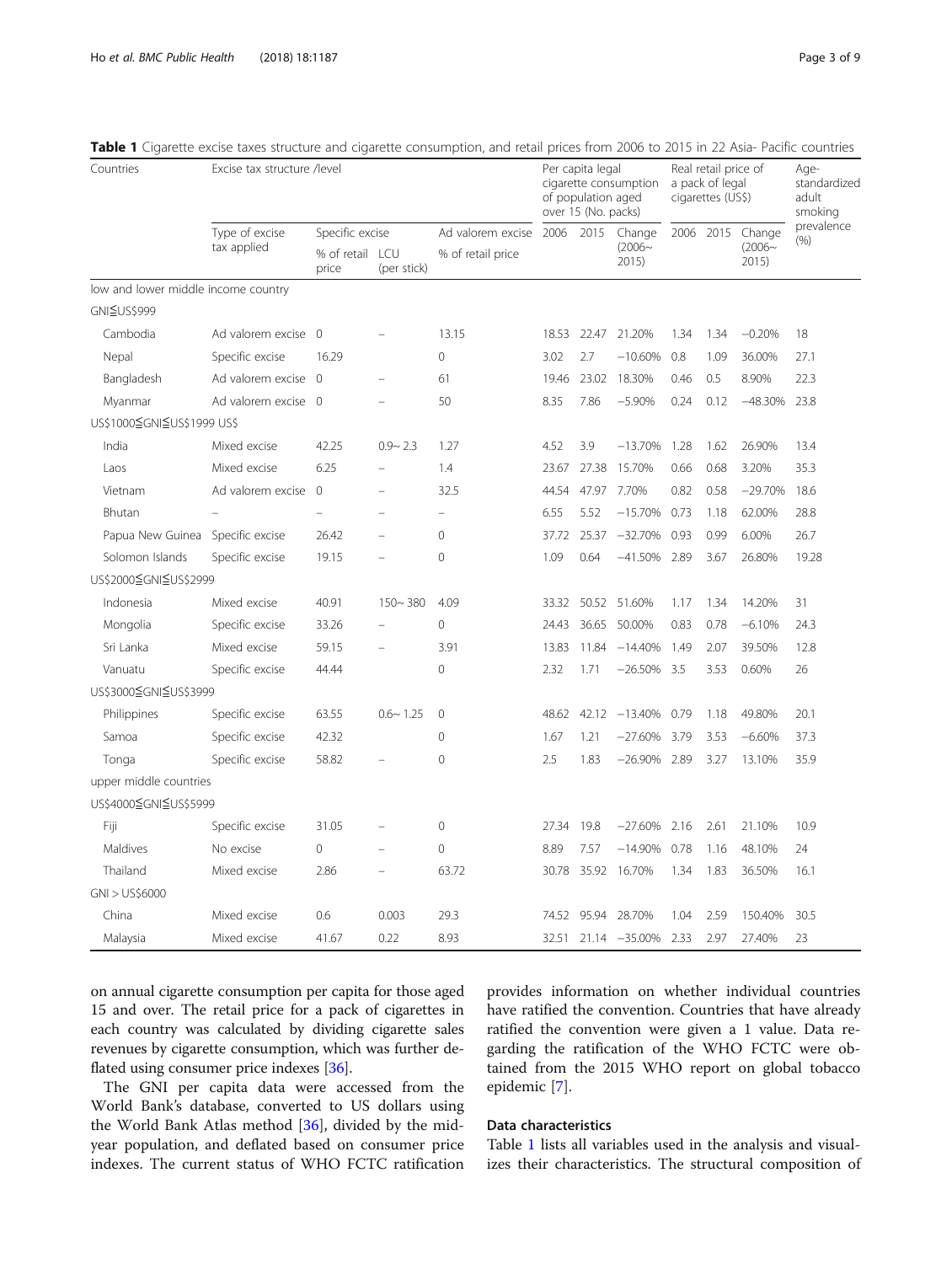excise taxes on tobacco products in the observed countries is also shown in Table [1](#page-2-0). Total excise taxes comprise specific excise, ad valorem excise, or mixed excise. Specific excise is the most common form. According to the 2015 WHO report on global prevalence of tobacco products, the specific excise tax proportion of retail price in 2014 was the highest in the Philippines (63.55%), followed by Sri Lanka (59.15%) and Tonga (58.82%), whereas specific excise taxes accounted for less than 50% in the remaining countries. High levels of ad valorem taxes were levied on tobacco products in Thailand (63.72), Bangladesh (61%), Myanmar (50%), Vietnam (32.5%), and China (29.3%). Total taxes were the highest in Thailand (66.58), followed by the Philippines (63.55%), Sri Lanka (63.06) and Bangladesh (61%). The Maldives did not levy taxes on cigarettes. Low total tax rates were also in evidence in Laos (7.65%), Cambodia (13.15%), and Nepal (16.29%).

In 2015, per capita cigarette consumption in the 22 Asia-Pacific countries for those aged 15 years and over was the highest in China at 95.94 packs, followed by Indonesia (50.52 packs), Vietnam (47.97 packs), and the Philippines (42.12 packs), while consumption in the other Asia-Pacific countries was below 40 packs (Table [1\)](#page-2-0). With the exceptions of Indonesia, Mongolia, China, and Cambodia where cigarette consumption showed a rising trend, Indonesia experienced the highest growth (51.6%), followed by Mongolia (50%) and China (28.7%). Consumption in other countries assumed a downward trend with the Solomon Islands exhibiting the greatest decrease (41.5%), followed by Malaysia (35%).

According to WHO estimates, the smoking prevalence rate of populations aged 15 or older in the 22 observed low-income and middle-income countries is below 40%. It is the highest in Samoa at 37.3%, followed by Tonga (35.9%), Laos (35.3%), China (30.5%), Bhutan (28.8%), and Nepal (27.1%). India (13.4%), Sri Lanka (12.8%), and Fiji (10.9%) exhibit the lowest prevalence rates.

As shown in Table [1](#page-2-0), in 2015, the average real retail price for a pack of cigarettes was the highest in the Solomon Islands at US\$3.67 per pack, followed by Vanuatu (US\$3.53). Considering the fluctuation of real retail prices of cigarettes between 1999 and 2015, cigarette prices across the Asia-Pacific region generally showed a rising trend, with China experiencing the greatest increase (150.4%), followed by Bhutan (62%), the Philippines (49.8%) and the Maldives (48.1%), while cigarette prices in Myanmar and Vietnam decreased by 48.3%, and 29.7%, respectively (Table [1](#page-2-0)).

### Empirical specification and analysis

To calculate cigarette price elasticity, a cigarette demand structure model was constructed using cigarette consumption as the dependent variable and cigarette price, gross national income (GNI), and the ratification of WHO FCTC as explanatory variables.

To estimate price elasticities of demand for cigarettes, we have applied a conventional demand model with a linear equation in this study. We assume

$$
\ln C_{it} = \beta_{1i} + \beta_2 \ln P_{it} + \beta_3 \ln GNI_{it} + \beta_4 FCTC_{it} + \varepsilon_{it}
$$
\n(1)

where  $C_{it}$  is the annual cigarette consumption per capita in the population aged 15 and older in country i in year t (1999–2015),  $\beta_{1i}$  is the intercept for country i,  $P_{it}$  is the cigarette real retail price per pack of 20 cigarettes in country i in year t,  $GNI_{it}$  is per capita gross national income in country i in year t, and  $\text{FCTC}_{it}$  is a dummy variable to describe the state of ratification of the WHO FCTC in country i in year t.

Endogeneity must be considered for the regression analysis to avoid biased estimates. Among the regressors used in our analysis, cigarette price has been reported as the most likely sources of possible endogeneity in studies on cigarette consumption [\[37](#page-8-0), [38\]](#page-8-0). We addressed this issue by using cigarette price and consumer price indexes in periods t–1 as instruments for cigarette price. A weak identification test (Kleibergen-Paap Wald F) was carried out to verify instrument relevance [\[39](#page-8-0)].

A Hausman test was applied to determine which model should be used for the equation estimation. A rejection of the test is taken to mean that the key random-effects assumption is false and in such cases the fixed-effects estimates should be used [\[40\]](#page-8-0).

To determine the effects of cigarette price increases on cigarette consumption, cigarette consumption in 2015 was set as the baseline for this study. Maximum and mean increments in cigarette prices during 1999–2015 were applied to simulate changes in future cigarette consumption based on the cigarette price elasticity estimated in this study. Changes in tobacco tax revenues were calculated based on changes in consumption due to price increases. Percentages of price increases were calculated using the yearly mean and maximum price increases between 1999 and 2015.

Previous research has shown that cigarette price elasticity is likely to be affected by income levels [[20,](#page-8-0) [41](#page-8-0)]. To account for this income threshold effect, we performed our analysis using clusters of countries with different income levels. That is, the observed 22 countries were first grouped into two clusters according to World Bank classification: (a) low- and lower-middle income countries as well as (b) upper-middle income countries. The latter group of countries was then divided into two clusters and the first into four. Gross national income per capita data for the year 2015 (Atlas method) were used in the clustering and consideration was given to obtain clusters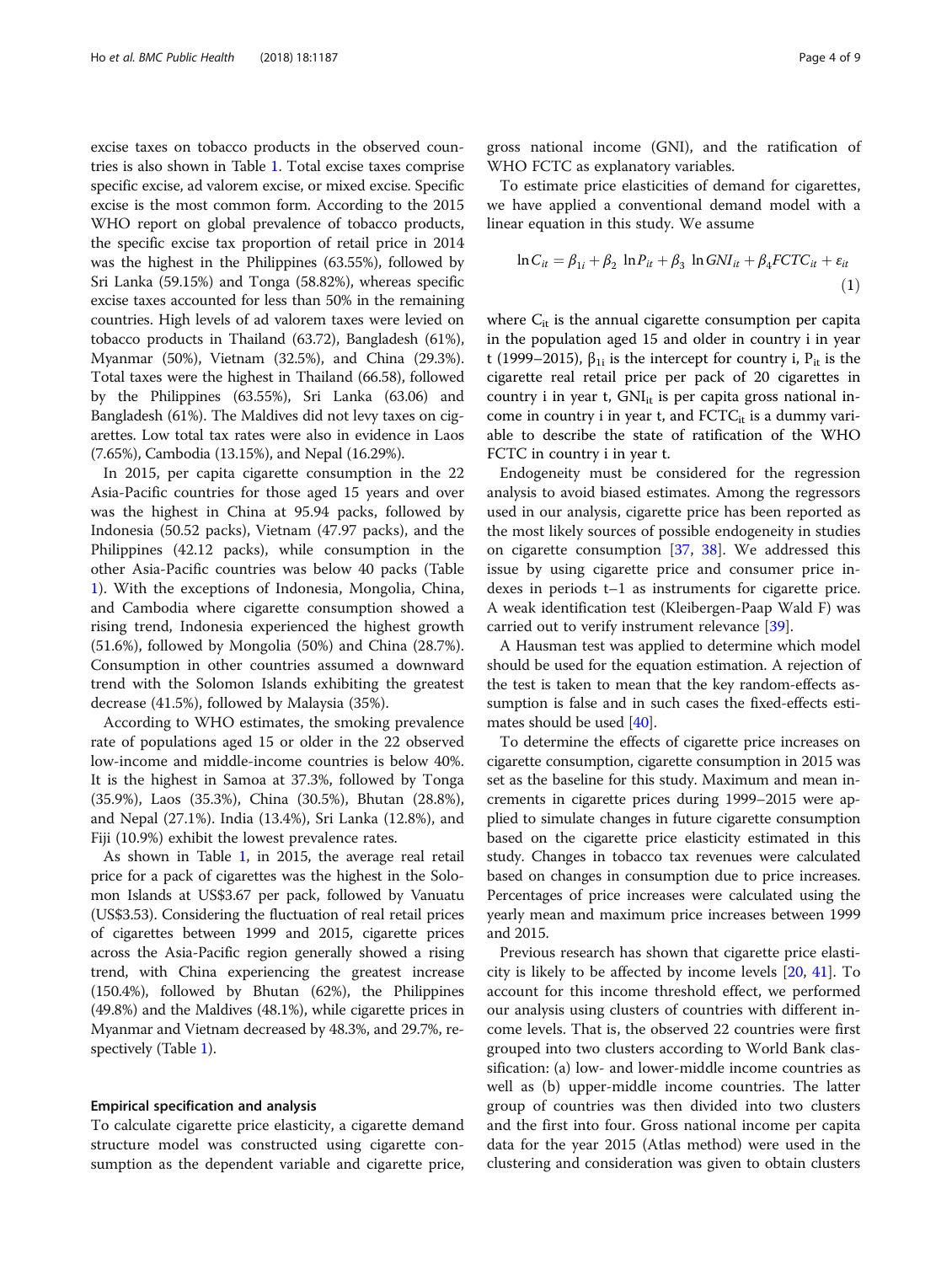of approximately equal size and significantly different GNI values (Table [1\)](#page-2-0).

The number of averted smoking-attributable deaths (SADs) derived from the simulated impact of price increments on the reduction in smokers and was adjusted for the fact that smoking cessation still carries considerable risks of early death [[42](#page-8-0)]. The applied mortality adjustment factors were calculated for each country surveyed, assuming that 95%, 75%, 70%, 50% and 10% of those who ceased smoking when aged 15 to 29, 30 to 39, 40 to 49, 50 to 59 and at least 60 years, respectively, would remain unaffected by their previous smoking habits [\[14\]](#page-7-0). Data on population stratification were extracted from the World Bank database [[36\]](#page-8-0).

# Results

# Regression results

As price elasticities may change as a result of changes in income levels, we performed six panel regressions to investigate the effect of cigarette prices on cigarette consumption. Results of the administered Hausman test t showed that the models were statistically significant at the 5% level for all six samples, indicating that the fixed effects model should be administered for these samples (Table 2). We thus applied the fixed effects model for all six samples.

Instrument relevance (Kleibergen-Paap Wald F) was tested for the instrumental variables used in the regression to determine whether the instruments are invalid. The results for the lagged (t-1) cigarette price and consumer price indexes as the instrumental variables showed that the instrument is not weak for the majority of income clusters (see Table 2). Based on the results, we decided to use the fixed effects model with cigarette price as the instrument variable in our six panel regressions. Moreover, fixed effects estimation was paired with cluster-robust variance estimation as to account for heteroskedasticity and un-modeled dependence among the errors [\[43\]](#page-8-0).

## Elasticity estimates

A conventional regression model was used in this study to estimate the elasticity of demand for cigarettes. The cigarette consumption, cigarette price, and income variables were all logarithmically transformed to estimate elasticity. There were differences in the cigarette price elasticity of each income group in the Asia-Pacific region (Table 2). When GNI per capita was higher than US\$6000 (Group 6), cigarette price elasticity was the highest at − 1.304 and income elasticity 0.769. When GNI per capita was between US\$4000 and US\$5999 (Group 5), cigarette price elasticity reached − 0.614 and income elasticity, 0.327. Cigarette price elasticity for countries with a GNI

Table 2 Results of fixed effect regression models of panel data, 22 Asia- Pacific countries (1999–2015)

| Dependent variable: (InCit) |                              |                                                   |                                                            |                                                    |                                                   |                                              |  |  |  |  |  |
|-----------------------------|------------------------------|---------------------------------------------------|------------------------------------------------------------|----------------------------------------------------|---------------------------------------------------|----------------------------------------------|--|--|--|--|--|
| Countries                   | Low- and lower-middle income |                                                   | Upper-middle-income                                        |                                                    |                                                   |                                              |  |  |  |  |  |
| Independent<br>variables    | Group1<br>(GNIit≦US\$999)ª   | Group 2<br>(US\$1000≦GNIit≦US\$1999) <sup>b</sup> | Group 3 (US\$2000≦<br>$GNI_{ir} \leq US$2999$ <sup>c</sup> | Group 4 (US\$3000≦<br>GNIit≦US\$3999) <sup>d</sup> | Group 5<br>(US\$4000≦GNIit≦US\$5999) <sup>e</sup> | Group 6 (GNlit<br>$>$ US\$6000) <sup>†</sup> |  |  |  |  |  |
| Constant                    | $1.435(0.203)$ **            | $0.919(0.182)$ **                                 | $-0.072(0.256)$                                            | 0.831(0.564)                                       | 0.269(0.341)                                      | $-0.757(0.552)$                              |  |  |  |  |  |
| $\ln P_{it}$                | $-0.037(0.068)$              | $-0.146(0.089)$                                   | $-0.488(0.289)$ **                                         | $-0.267(0.238)$                                    | $-0.614(0.155)$ **                                | $-1.304$<br>$(0.306)$ **                     |  |  |  |  |  |
| $InGNI_{ir}$                | $-0.161$<br>$(0.076)$ **     | 0.046(0.061)                                      | $0.408$ (0.078)**                                          | 0.017(0.165)                                       | $0.327(0.098)$ **                                 | $0.769(0.161)$ **                            |  |  |  |  |  |
| FCTC <sub>it</sub>          | 0.02(0.012)                  | $-0.048(0.005)$ **                                | $-0.154(0.027)$ **                                         | $-0.072(0.023)$ **                                 | $-0.045(0.023)$ **                                | $-0.103$<br>$(0.046)$ **                     |  |  |  |  |  |
| Observations                | 68                           | 102                                               | 68                                                         | 51                                                 | 51                                                | 34                                           |  |  |  |  |  |
| Number of<br>country        | $\overline{4}$               | 6                                                 | 4                                                          | 3                                                  | 3                                                 | $\overline{2}$                               |  |  |  |  |  |
| Hausman<br>test             | 60.07**                      | 7.41                                              | 34.56**                                                    | 34.65**                                            | 39.08**                                           | $20.81***$                                   |  |  |  |  |  |
| $R^2$                       | 0.256                        | 0.533                                             | 0.919                                                      | 0.849                                              | 0.657                                             | 0.387                                        |  |  |  |  |  |
| Wald F test                 | $91.131**$                   | $146.45**$                                        | 23.555**                                                   | 23.663**                                           | 79.333**                                          | 21.077**                                     |  |  |  |  |  |

Ln: natural logarithm; C<sub>it</sub>: the annual cigarette consumption per capita in the population aged 15 and older in country i in year t; P<sub>it</sub>: the cigarette real retail price per pack of 20 cigarettes in country i in year t; GNI<sub>it</sub>: per capita gross national income in country i in year t; FCTC<sub>it</sub>: the dummy variable to describe the state of ratification of the WHO Framework Convention on Tobacco Control in country i in year t; \*\* denote statistically significant at 5%; Standard errors are shown in parentheses. Sargan test stands for overidentification test of all instruments. Wald F test stands for weak identification test (Kleibergen-Paap rk F statistic) <sub>.</sub><br><sup>a</sup>Group1 countries (GNI per capita of US\$999 or less): Cambodia, Nepal, Bangladesh, Myanmar

<sup>b</sup>Group 2 countries (GNI per capita between US\$1000 and US\$1999): India, Laos, Vietnam, Bhutan, Papua New Guinea, Solomon Islands

<sup>c</sup>Group 3 countries (GNI per capita between US\$2000 and US\$2999): Indonesia, Mongolia, Sri Lanka, Vanuatu

d<br>Group 4 countries (GNI per capita between US\$3000 and US\$3999): Philippines, Samoa, Tonga

<sup>e</sup>Group 5 countries (GNI per capita between US\$4000 and US\$5999): Fiji, Maldives, Thailand

f Group 6 countries (GNI per capita of US\$5999 or more): China, Malaysia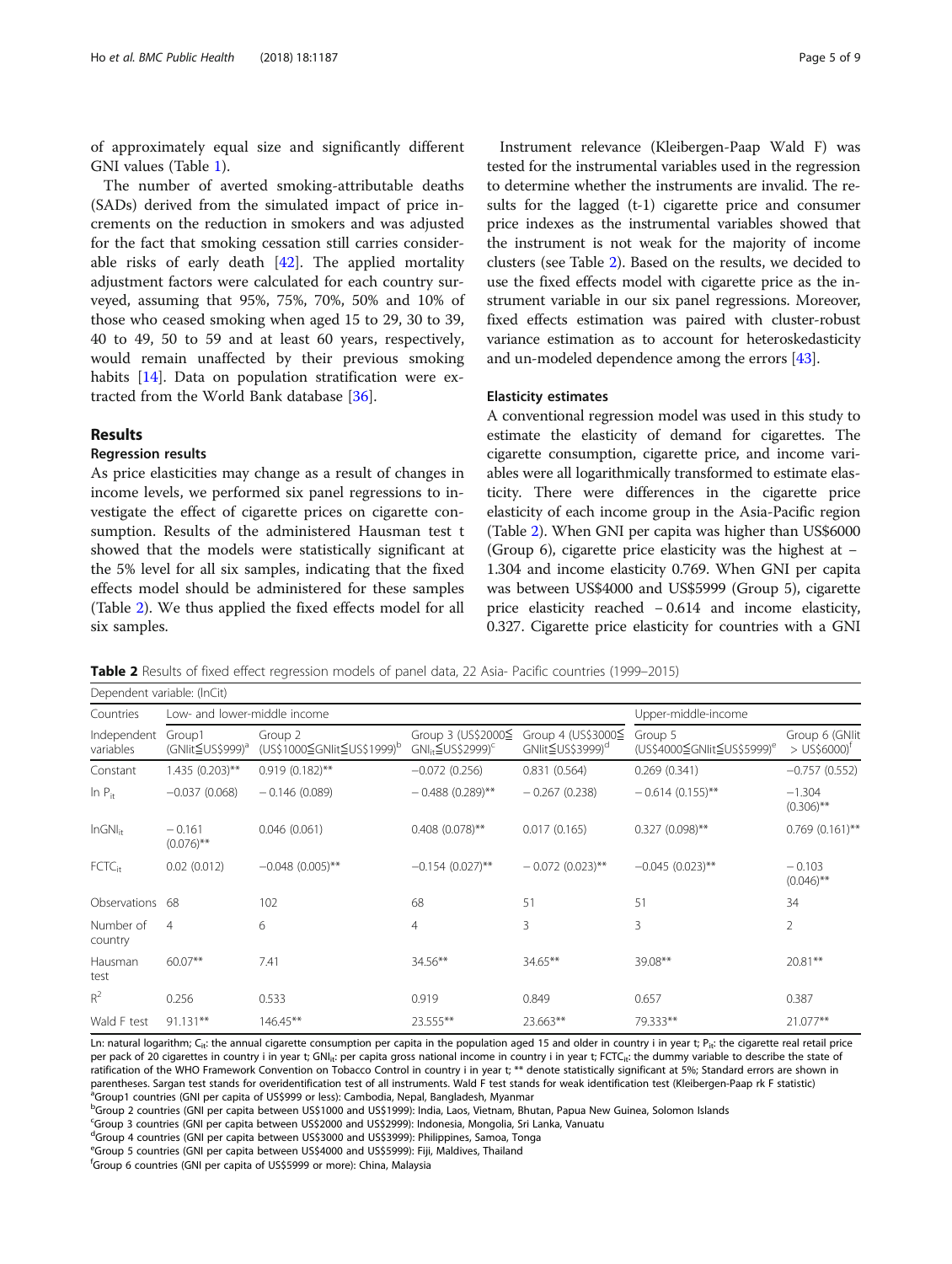per capita lower than US\$1000 was at − 0.037, the lowest value among the six income groups, and income elasticity at − 0.161. In addition, previous ratification of the WHO FCTC showed a negative and statistically significant impact on cigarette consumption.

# The effects of cigarette prices on cigarette consumption, tobacco tax revenue, and smoking-related deaths

To determine the effects of tax-induced cigarette price increases on cigarette consumption, cigarette prices and consumption levels of 2015 were set as the baseline for this study. The maximum and mean annual increments in cigarette prices during 1999–2015 were used to simulate changes in future cigarette consumption based on price elasticity estimated in this study. In both scenarios, increases in cigarette prices (mean and maximum) reduced cigarette consumption the most in China (price mean and max: 9.45% and 50.96%; consumption mean and max: 12.32% and 66.45%), followed by Malaysia (price mean and max: 7.68% and 17.04%; consumption mean and max: 10.01% and 22.22%). The other countries with a large reduction in cigarette consumption were the Maldives (mean: 5.53%, max: 21.3%), Sri Lanka (mean: 4.95%, max: 9.76%), and Indonesia (mean: 4.72%, max: 13.06%). The simulation result also suggests that with an average annual cigarette price increase of 9.51% during the observed period of 1999–2015, the average annual cigarette consumption would decrease by 3.56% in the 22 Asia-Pacific countries (Table [3](#page-6-0)).

Tobacco tax revenue in 2015 was used as the baseline to predict future effects of mean changes in cigarette prices on tobacco tax revenue (Table [3\)](#page-6-0). The simulation result shows that the average annual tobacco tax revenue would increase by 16.2%. Laos had the highest percentage increase in tobacco tax revenue (mean and max increase: 112.45% and 262.11%), followed by Solomon Islands (mean and max increase: 65.09% and 156.27%), Nepal (mean and max increase: 71.8% and 186.95%) and Cambodia (mean and max increase: 48.77% and 198.71%).

Results of the simulation also showed that excise tax increases could potentially avert a total of 17.96 million smoking-related deaths in low and middle-income countries of the Asia-Pacific region. Specifically, about 16 million deaths could be avoided in China; 833,014 in Indonesia; 612,049 in India; 160,999 in Malaysia; 106,851 in Thailand; and 70,477 in the Philippines (Table [3\)](#page-6-0).

# **Discussion**

Previous studies have emphasized the effectiveness of tax-induced price increases to curb tobacco consumption and their subsequent positive impact on public health and finances [[14](#page-7-0), [44\]](#page-8-0). Notwithstanding, regional socio-economic and cultural variations may produce divergent results. This study found that among lowincome as well as in middle-income countries in the Asia Pacific region, countries with a per capita GNI above US\$6000 exhibited the highest cigarette price elasticity. That is, most low- and middle-income countries in the region showed considerably lower elasticity figures, contradicting previous research findings, suggesting that price elasticity in less developed countries would be higher than in advanced economies [\[44\]](#page-8-0). Industrial counter measures as well as public policy deficiencies may explain the differences in price elasticity estimates. That is, the tobacco industry reportedly adopts a low-price strategy to mitigate tax-induced effects on cigarette prices [\[45\]](#page-8-0). For example, in countries such as Bangladesh, Myanmar and Vietnam real retail prices of cigarettes haven fallen over the years despite higher tobacco taxes (Table [1](#page-2-0)). Moreover, previous studies have highlighted the necessity of implementing other anti-smoking measures outlined in the WHO FCTC, such as cessation programs, bans on advertisements, and improving public awareness, in combination with higher tobacco taxation measures [[7](#page-7-0), [13](#page-7-0)]. According to WHO reports, however, non-tax related tobacco control measures are generally inadequately implemented in less developed countries, thus reducing the effects of excise taxation policies [[6\]](#page-7-0).

According to our simulation, cigarette consumption would decrease the most in China, where low cigarette prices have contributed to high levels of smoking prevalence (30%) with consumption amounting to one-third of global cigarette demand [[7\]](#page-7-0). Among the observed Asia-Pacific countries, Indonesia, the Maldives, Sri Lanka, Mongolia and Malaysia would also be significantly affected by additional excise taxation policies. Specifically, excise taxation would not only reduce cigarette consumption, but would also lead to additional tax revenues, which could be utilized to enforce existing anti-smoking policies as well as to finance future policy instruments. Currently, a total of 10 out of the 22 countries observed in the study have taxation levels below 40%, while no taxes are levied on tobacco in the Maldives. That is, tax rates are far below the best-practice taxation rate of over 75% suggested by the World Health Organisation (WHO). Moreover, economic growth in low- and middle-income countries has made tobacco affordable to increasing numbers of consumers. The proportion of excise taxes on cigarette retail prices would thus have to be increased accordingly to compensate for increases in purchasing power.

In general, higher tobacco taxation in countries with low (or no) cigarette taxes and high smoking prevalence reportedly has a large impact on cigarette consumption. Less developed economies levying ad valorem excise on tobacco, such as Cambodia, Bangladesh, Myanmar and Vietnam, could however introduce (additional) specific excise taxes to obtain a greater impact on cigarette prices and to mitigate the impact tobacco companies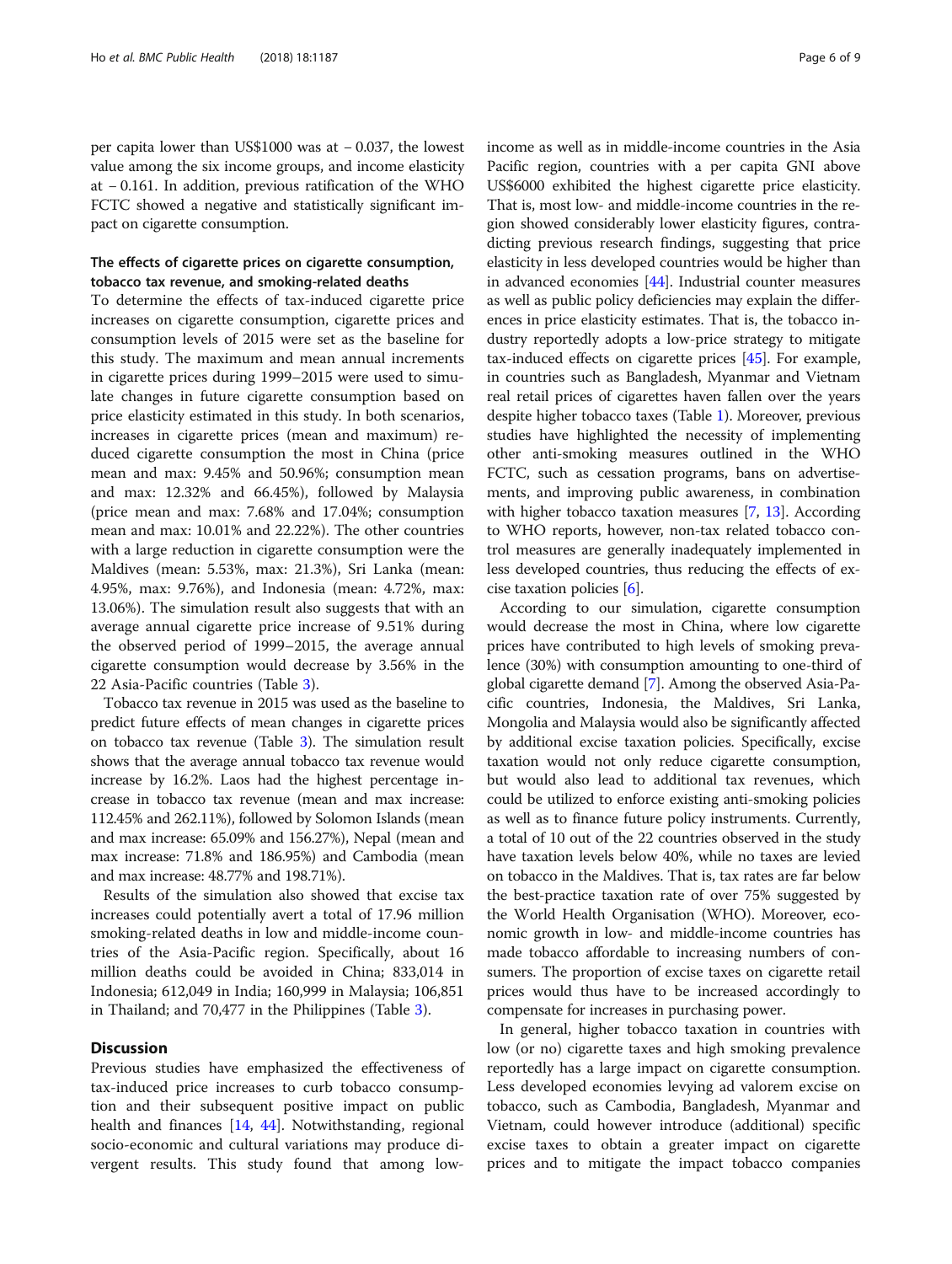| Countries                  | Annual max and<br>mean increase % in<br>real retail cigarette<br>price |                             | Annual max and<br>mean decrease % in mean increase % in<br>per capita cigarette<br>consumption |          | Annual max and<br>cigarette tax revenue |          | Reduction in no. of smokers<br>due to cigarette price<br>increase |               | Max and mean reduction<br>in SADs |                           |
|----------------------------|------------------------------------------------------------------------|-----------------------------|------------------------------------------------------------------------------------------------|----------|-----------------------------------------|----------|-------------------------------------------------------------------|---------------|-----------------------------------|---------------------------|
|                            | Max(%)                                                                 | Mean (%)                    | Max (%)                                                                                        | Mean (%) | Max (%)                                 | Mean (%) | Max                                                               | Mean          | Max                               | Mean                      |
|                            |                                                                        | Low and lower middle income |                                                                                                |          |                                         |          |                                                                   |               |                                   |                           |
| GNI≦US\$999                |                                                                        |                             |                                                                                                |          |                                         |          |                                                                   |               |                                   |                           |
| Cambodia                   | 26.52                                                                  | 6.46                        | $-0.98$                                                                                        | $-0.24$  | 198.71                                  | 48.77    | $-19,105$                                                         | $-4654$       | $-4983$                           | $-1214$                   |
| Nepal                      | 25.86                                                                  | 10.71                       | $-0.96$                                                                                        | $-0.40$  | 156.27                                  | 65.09    | $-47,965$                                                         | $-19,865$     | $-12,974$                         | $-5373$                   |
| Bangladesh                 | 17.11                                                                  | 8.72                        | $-0.63$                                                                                        | $-0.32$  | 27.24                                   | 13.93    | $-160,793$                                                        | $-81,947$     | $-46,839$                         | $-23,871$                 |
| Myanmar                    | 88.48                                                                  | 20.05                       | $-3.27$                                                                                        | $-0.74$  | 167.89                                  | 39.06    | $-316,592$                                                        | $-71,741$     | $-93,553$                         | $-21,200$                 |
| US\$1000≦GNI≦US\$1999      |                                                                        |                             |                                                                                                |          |                                         |          |                                                                   |               |                                   |                           |
| India                      | 23.28                                                                  | 11.74                       | $-3.40$                                                                                        | $-1.71$  | 48.03                                   | 24.67    | $-4,028,113$                                                      | $-2,031,359$  | $-1,213,670$                      | $-612,049$                |
| Laos                       | 21.01                                                                  | 8.85                        | $-3.07$                                                                                        | $-1.29$  | 262.11                                  | 112.45   | $-49,408$                                                         | $-20,812$     | $-12,382$                         | $-5216$                   |
| Vietnam                    | 28.55                                                                  | 6.34                        | $-4.17$                                                                                        | $-0.93$  | 80.02                                   | 18.40    | $-544,700$                                                        | $-120,960$    | $-166,079$                        | $-36,881$                 |
| Bhutan                     | 27.15                                                                  | 10.17                       | $-3.96$                                                                                        | $-1.48$  | $\equiv$                                |          | $-6202$                                                           | $-2323$       | $-1738$                           | $-651$                    |
| Papua New Guinea           | 34.56                                                                  | 12.73                       | $-5.05$                                                                                        | $-1.86$  | 119.16                                  | 45.43    | $-62,714$                                                         | $-23,100$     | $-16,569$                         | $-6103$                   |
| Solomon Islands            | 39.13                                                                  | 14.46                       | $-5.71$                                                                                        | $-2.11$  | 186.95                                  | 71.80    | $-3915$                                                           | $-1447$       | $-1001$                           | $-370$                    |
| US\$2000≦GNI≦US\$2999      |                                                                        |                             |                                                                                                |          |                                         |          |                                                                   |               |                                   |                           |
| Indonesia                  | 26.77                                                                  | 9.68                        | $-13.06$                                                                                       | $-4.72$  | 38.65                                   | 15.77    | $-7,242,053$                                                      | $-2,618,718$  | $-2,303,697$                      | $-833,014$                |
| Mongolia                   | 31.28                                                                  | 8.65                        | $-15.26$                                                                                       | $-4.22$  | 66.90                                   | 21.46    | $-78,062$                                                         | $-21,587$     | $-21,569$                         | $-5964$                   |
| Sri Lanka                  | 19.99                                                                  | 10.14                       | $-9.76$                                                                                        | $-4.95$  | 18.85                                   | 10.33    | $-199,680$                                                        | $-101,288$    | $-71,206$                         | $-36,119$                 |
| Vanuatu                    | 15.38                                                                  | 7.02                        | $-7.51$                                                                                        | $-3.43$  | 24.51                                   | 11.83    | $-1921$                                                           | $-877$        | $-500$                            | $-228$                    |
| US\$3000≦GNI≦US\$3999      |                                                                        |                             |                                                                                                |          |                                         |          |                                                                   |               |                                   |                           |
| Philippines                | 30.18                                                                  | 7.22                        | $-8.06$                                                                                        | $-1.93$  | 35.61                                   | 9.21     | $-1,088,283$                                                      | $-260,351$    | $-294,598$                        | $-70,477$                 |
| Samoa                      | 17.29                                                                  | 8.20                        | $-4.62$                                                                                        | $-2.19$  | 34.35                                   | 16.76    | $-2048$                                                           | $-972$        | $-584$                            | $-277$                    |
| Tonga                      | 39.64                                                                  | 10.13                       | $-10.58$                                                                                       | $-2.70$  | 49.68                                   | 14.05    | $-2558$                                                           | $-654$        | $-747$                            | $-191$                    |
|                            |                                                                        | Upper middle income         |                                                                                                |          |                                         |          |                                                                   |               |                                   |                           |
| US\$4000≦GNI≦US\$5999      |                                                                        |                             |                                                                                                |          |                                         |          |                                                                   |               |                                   |                           |
| Fiji                       | 24.99                                                                  | 6.58                        | $-15.34$                                                                                       | $-4.04$  | 52.79                                   | 16.30    | $-10,603$                                                         | $-2792$       | $-3342$                           | $-880$                    |
| Maldives                   | 34.69                                                                  | 9.01                        | $-21.30$                                                                                       | $-5.53$  | $\qquad \qquad -$                       |          | $-13,551$                                                         | $-3520$       | $-3366$                           | $-874$                    |
| Thailand                   | 12.44                                                                  | 5.18                        | $-7.64$                                                                                        | $-3.18$  | 9.62                                    | 4.35     | $-693,909$                                                        | $-288,943$    | $-256,608$                        | $-106,851$                |
| GNI > US\$6000             |                                                                        |                             |                                                                                                |          |                                         |          |                                                                   |               |                                   |                           |
| China                      | 50.96                                                                  | 9.45                        | $-66.45$                                                                                       | $-12.32$ | $-9.27$                                 | 15.39    | $-232,702,235$                                                    | $-43,152,200$ | $-86,472,151$                     | $-16,035,358$             |
| Malaysia                   | 17.04                                                                  | 7.68                        | $-22.22$                                                                                       | $-10.01$ | 3.97                                    | 3.64     | $-1,152,312$                                                      | $-519,352$    | $-357,217$                        | $-160,999$                |
| All 22 Asia Pacific region | 29.65                                                                  | 9.51                        | $-11.09$                                                                                       | $-3.56$  | 63.58                                   | 16.20    | $-248,426,711$                                                    | $-49,349,461$ |                                   | $-91,355,371 -17,964,159$ |

<span id="page-6-0"></span>Table 3 Impact of real retail cigarette price increases in 22 Asia- Pacific countries between 1999 and 2015 on cigarette consumption per capita, tax revenue, reduction in no. of smokers and reduction in smoking-attributable deaths

SADs: smoking-attributable death. The number of SADs averted was calculated according to Goodchild et al. [[14\]](#page-7-0): Reduction in SADs = Reduction in no. of smokers multiplied by the corresponding mortality adjustment factor

may have in attempts to counteract ad valorem taxes. Currently, smoking prevalence in these countries may exhibit limited negative effects on public health and finances, but restricted state capacities to accumulate necessary funds to implement anti-smoking measures are likely to constitute considerable burdens on national health care systems in the future. Adopting specific excise taxation on tobacco as well as establishing externally-funded anti-smoking agencies may be beneficial to alleviate the negative effects of smoking on public health.

In our study, a statistically significant relationship between the ratification of the WHO FCTC and subsequent reductions in cigarette consumption could be established for all the six income clusters, except for the income group with the lowest GNI per capita (Cambodia, Nepal, Bangladesh, and Myanmar). Moreover, previous research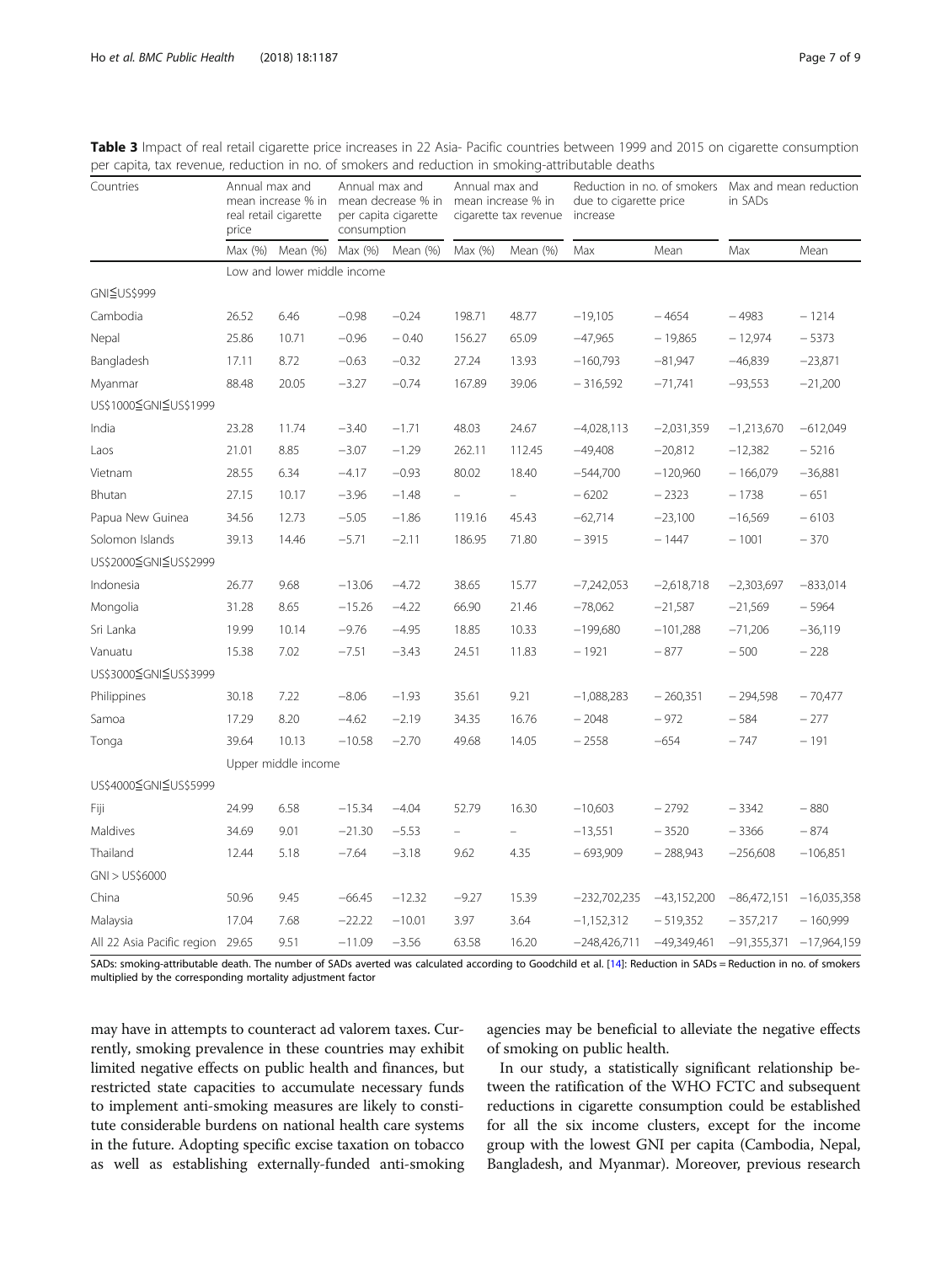<span id="page-7-0"></span>on cigarette price elasticity and taxation effects in the Asia-Pacific applied cross-sectional methods to investigate individual countries, whereas transnational data were analysed in this study. Integrated analysis of transnational data may, however, lead to incorrect inferences, because different countries have different cigarette consumption structures. Public health authorities in the Asia-Pacific region are thus advised to establish cigarette consumption databases and market-monitoring mechanisms to facilitate long-range tracking and analysis. Moreover, demographic factors and other effects of tax-induced price increases, such as brand switching, consumption of inferior tobacco products, and illicit trade as well as their impact on consumption were not addressed in this study and should be discussed in future research.

# Conclusion

This study estimated that price elasticities of each income group in the Asia-Pacific region ranged from − 0.037 to − 1.304. Countries with a per capita GNI above US\$6000 (China and Malaysia) exhibited the highest cigarette price elasticity. That is, most low income as well as middle-income countries in the region showed considerably lower elasticity figures during the study period. Higher elasticity is likely to be obtained by introducing/increasing specific excise taxes and concerted efforts to implement non-price (tax) related WHO FCTC measures, such as cessation programs, bans on advertisement, and improving public awareness. The subsequent increase in tobacco tax revenues would also be instrumental in covering expenditures related to such tobacco prevention and control programs.

#### Abbreviations

FCTC: Framework Convention on Tobacco Control; GNI: Gross National Income; SADs: Smoking-Attributable Deaths; WHO: World Health Organization

#### Acknowledgements

Authors would like to thank the Ministry of Science and Technology, Taiwan for their support in the conduct of this study. We also thank all those who were involved in this study for their contribution and commitment throughout the study.

#### Funding

This study was funded by a grant through the Ministry of Science and Technology, Taiwan (Grant number: NSC 103–2410-H-022-011-).

#### Availability of data and materials

Data supporting the results reported in the article can be obtained from the corresponding author.

#### Authors' contributions

LMH and JML performed the calculations and analyses reported in the text. JML and CYY reviewed the literature for relevant data and documentation. JML and LMH drafted the manuscript which was edited and critically revised by CYY, CS and CJH. All authors read and approved the final manuscript.

#### Ethics approval and consent to participate

This article does not contain any studies with human participants performed by any of the authors. Euromonitor International has authorized the authors to use its data in this study.

#### Consent for publication

Not applicable.

## Competing interests

The authors declare that they have no competing interests.

#### Publisher's Note

Springer Nature remains neutral with regard to jurisdictional claims in published maps and institutional affiliations.

#### Author details

<sup>1</sup>Department of Marine Leisure Management, National Kaohsiung University of Science and Technology, Kaohsiung, Taiwan. <sup>2</sup>Department of International Trade, Overseas Chinese University, Taichung, Taiwan. <sup>3</sup>Department of Shipping and Transportation Management, National Kaohsiung University of Science and Technology, 142, Hai-Chuan Rd. Nan-Tzu, Kaohsiung, Taiwan. 4 Department of Finance, National Changhua University of Education, Changhua, Taiwan.

## Received: 24 January 2018 Accepted: 5 October 2018 Published online: 19 October 2018

#### References

- 1. World Health Organization. The world health report 1999: making a difference. Geneva: World Health Organization; 1999.
- 2. World Health Organization. The tobacco free initiative in the Western Pacific region. Geneva: World Health Organization; 2013.
- 3. Hammond SK, London ED, Pogun S. Global patterns of nicotine and tobacco consumption. Nicotine Psychopharmacology (Handbook of Experimental Pharmacology). 2009;192:3–28. [https://doi.org/10.1007/978-3-](https://doi.org/10.1007/978-3-540-69248-5_1) [540-69248-5\\_1.](https://doi.org/10.1007/978-3-540-69248-5_1)
- 4. Asian Development Bank: Tobacco taxes: a win-win measure for fiscal space and health. Philippines. Asian Development Bank 2012. Available from: [https://www.adb.org/sites/default/files/publication/30046/tobacco-taxes](https://www.adb.org/sites/default/files/publication/30046/tobacco-taxes-health-matters.pdf)[health-matters.pdf](https://www.adb.org/sites/default/files/publication/30046/tobacco-taxes-health-matters.pdf) [Accessed 6 June 2017].
- 5. World Health Organization: Tobacco Tax Levels and Structure: A Theoretical and Empirical Overview. WHO Technical Manual on Tobacco Tax Administration 2010, 28–53. Geneva: World Health Organization. Available from: [http://www.who.int/tobacco/publications/economics/tax\\_](http://www.who.int/tobacco/publications/economics/tax_administration/en/) [administration/en/](http://www.who.int/tobacco/publications/economics/tax_administration/en/) [Accessed 1 Aug 2018].
- 6. World Health Organization: Global Progress Report 2016. Geneva: World Health Organization. Available from: [http://www.who.int/fctc/reporting/](http://www.who.int/fctc/reporting/2016_global_progress_report.pdf) [2016\\_global\\_progress\\_report.pdf](http://www.who.int/fctc/reporting/2016_global_progress_report.pdf) [Accessed 1 Aug 2018].
- 7. World Health Organization. WHO report on the global tobacco epidemic, 2015. Geneva: World Health Organization; 2016.
- 8. Gallet CA, List JA. Cigarette demand: a meta-analysis of elasticities. Health Econ. 2003;12(10):821–35. <https://doi.org/10.1002/hec.765>.
- Hidayat B, Thabrany H. Cigarette smoking in Indonesia: examination of a myopic model of addictive behaviour. Int J Environ Res Public Health. 2010; 7(6):2473–85. <https://doi.org/10.3390/ijerph7062473>.
- 10. Karki YB, Pant KD, Pande BR: A study on the economics of tobacco in Nepal. HNP discussion paper series. Economics of tobacco control 2003, paper no. 13. Washington: The World Bank [http://documents.worldbank.org/curated/](http://documents.worldbank.org/curated/en/320681468323404408/pdf/288870Karki1A0Study1whole.pdf) [en/320681468323404408/pdf/288870Karki1A0Study1whole.pdf](http://documents.worldbank.org/curated/en/320681468323404408/pdf/288870Karki1A0Study1whole.pdf)
- 11. Mushtaq N, Mushtaq S, Beebe LA. Economics of tobacco control in Pakistan: estimating elasticities of cigarette demand. Tob Control. 2011;20(6):431–5. [https://doi.org/10.1136/tc.2010.040048.](https://doi.org/10.1136/tc.2010.040048)
- 12. Chaloupka FJ, Hu TW, Warner KE, Jacobs R, Yurekli A. The taxation of tobacco products. In: Jha P, Chaloupka FJ, editors. Tobacco control in developing countries. Oxford: Oxford University Press; 2000. p. 237–72. [http://siteresources.worldbank.org/INTETC/Resources/375990-](http://siteresources.worldbank.org/INTETC/Resources/375990-1089904539172/237TO272.PDF) [1089904539172/237TO272.PDF.](http://siteresources.worldbank.org/INTETC/Resources/375990-1089904539172/237TO272.PDF)
- 13. Chaloupka FJ, Straif K, Leon ME. Effectiveness of tax and price policies in tobacco control. Tob Control. 2011;20(3):235–8. [https://doi.org/10.1136/](https://doi.org/10.1136/tc.2010.039982) [tc.2010.039982.](https://doi.org/10.1136/tc.2010.039982)
- 14. Goodchild M, Perucic AM, Nargis N. Modelling the impact of raising tobacco taxes on public health and finance. Bull World Health Organ. 2016; 94(4):250–7. <https://doi.org/10.2471/BLT.15.164707>.
- 15. Hu T-w, Mao Z, Shi J, Chen W. The role of taxation in tobacco control and its potential economic impact in China. Tob Control. 2010;19(1):58–64. [https://doi.org/10.1136/tc.2009.031799.](https://doi.org/10.1136/tc.2009.031799)